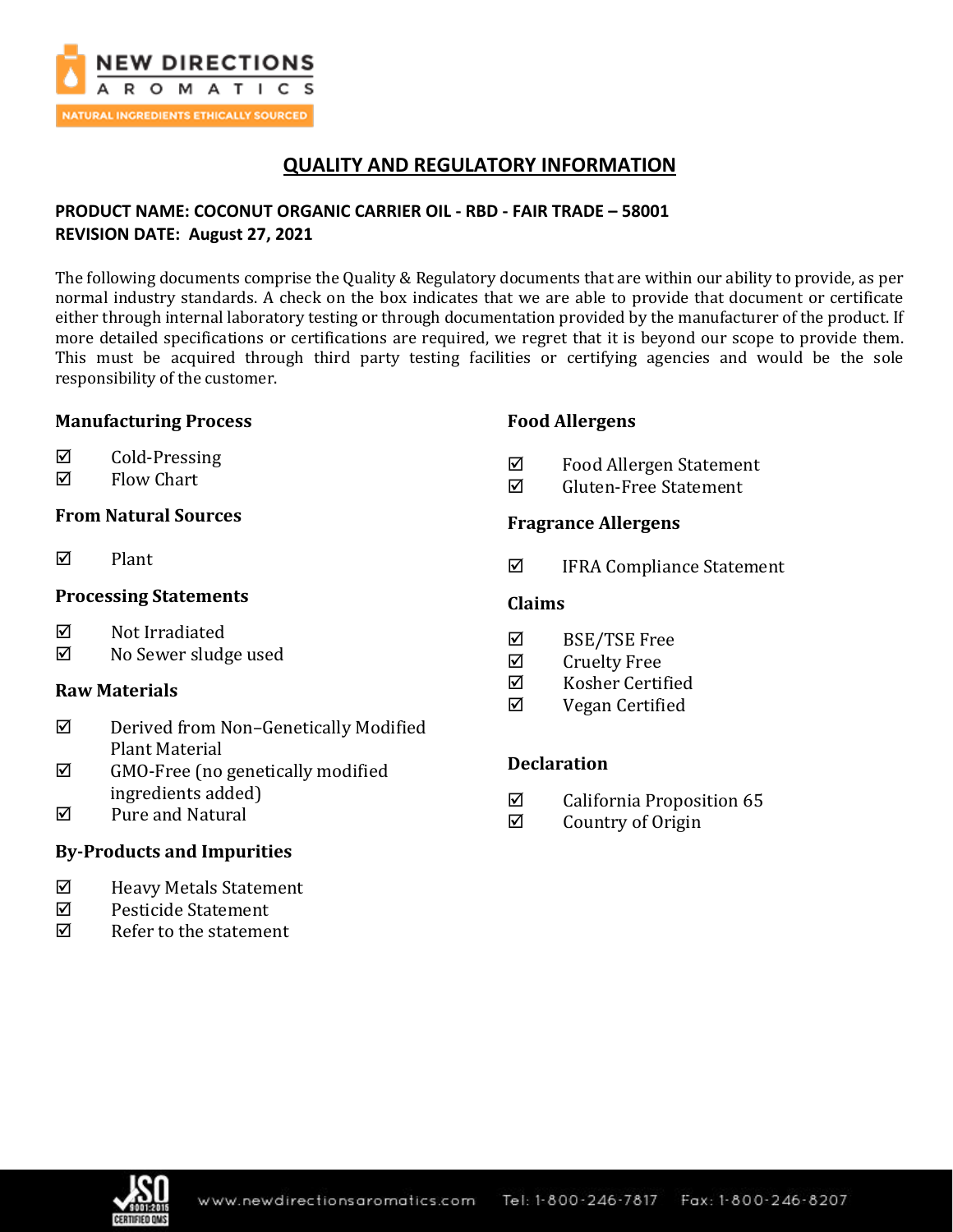

# **FLOW CHART**

**PRODUCT NAME: COCONUT ORGANIC CARRIER OIL - RBD - FAIR TRADE – 58001**



#### **Disclaimer & Caution**

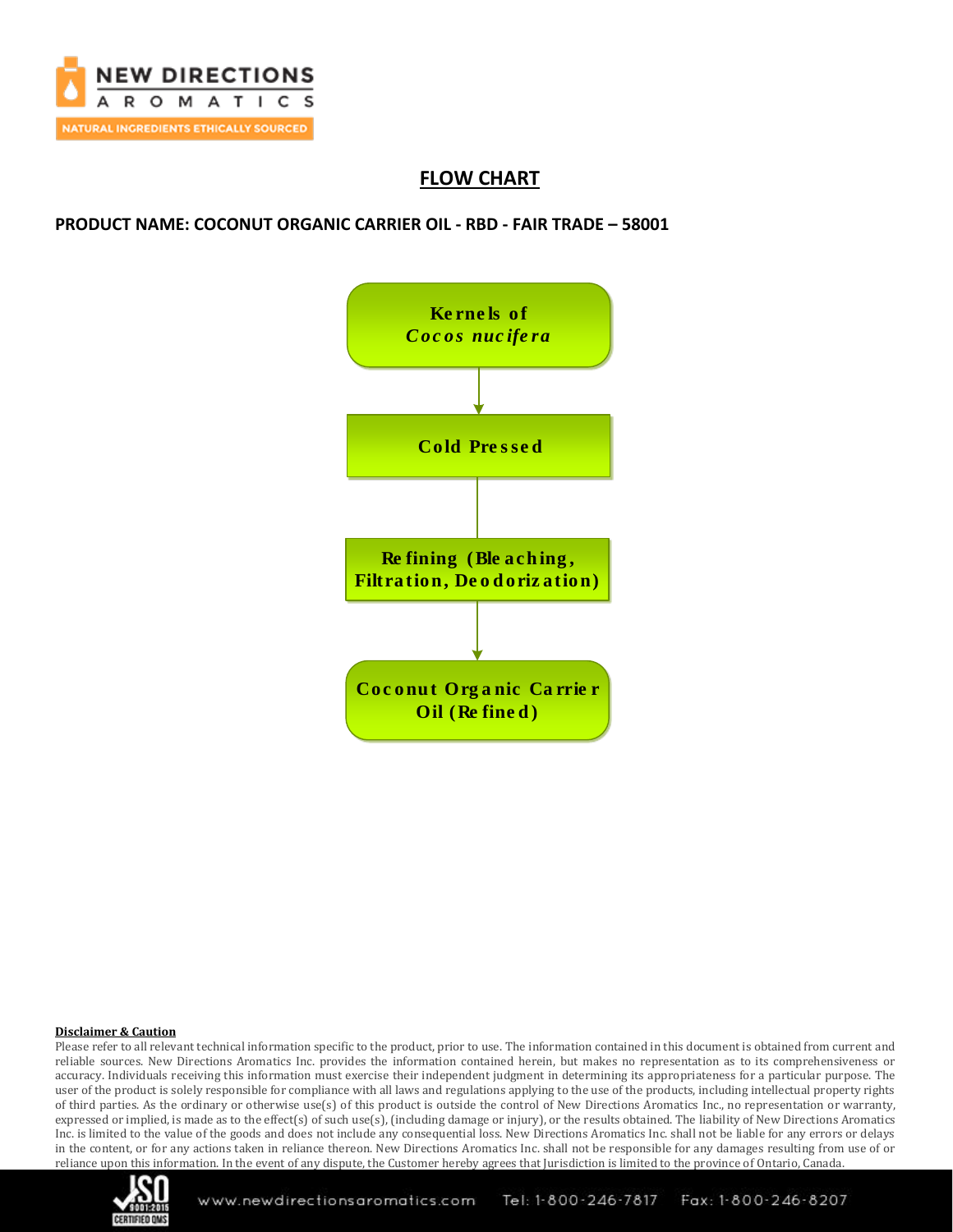

## **NON-IRRADIATION STATEMENT**

### **PRODUCT NAME: COCONUT ORGANIC CARRIER OIL - RBD - FAIR TRADE – 58001**

We hereby declare that, to the best of our knowledge, this product has not been irradiated and does not contain any ingredient that has gone through any irradiation.

#### **Disclaimer & Caution**

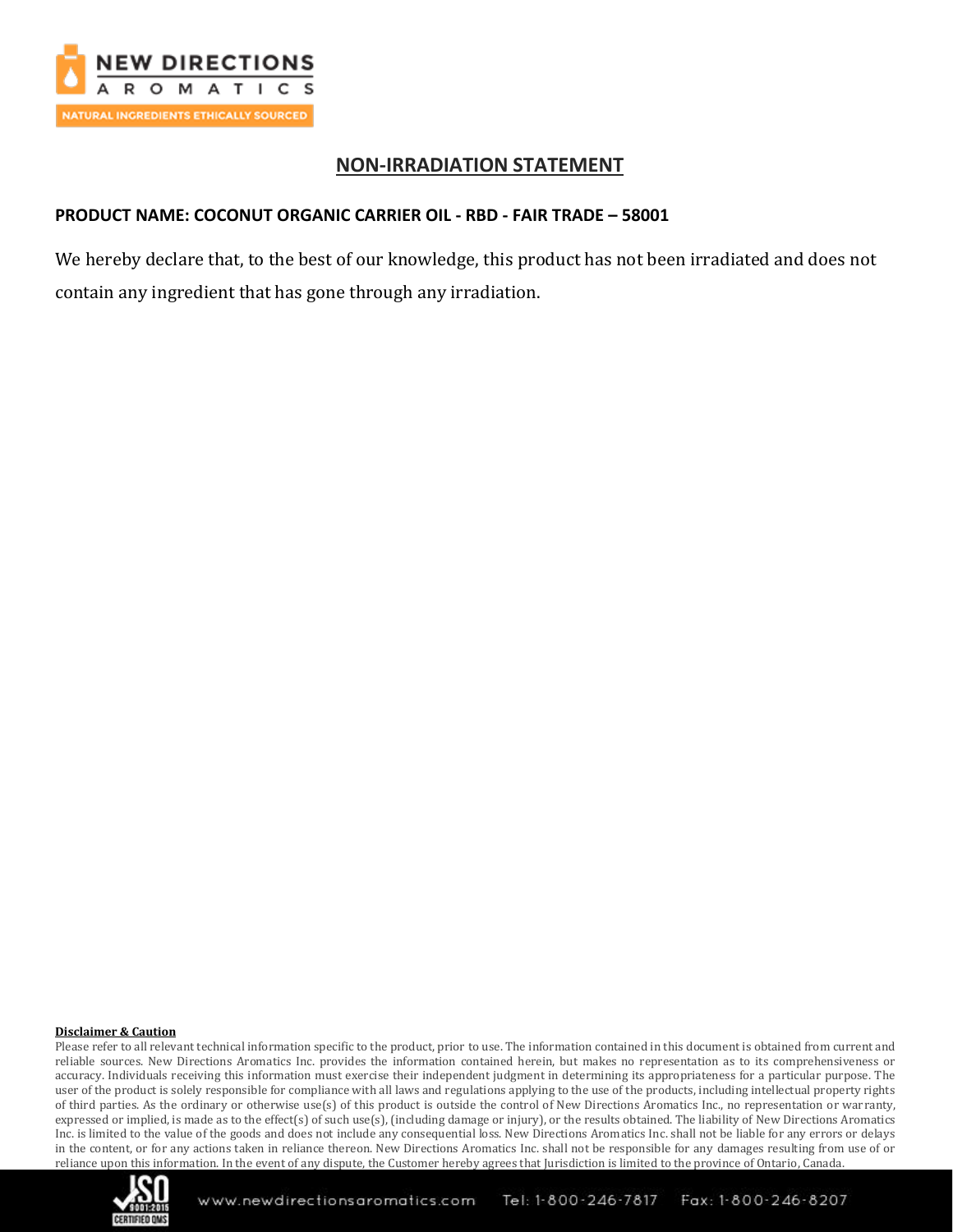

# **SEWER SLUDGE STATEMENT**

### **PRODUCT NAME: COCONUT ORGANIC CARRIER OIL - RBD - FAIR TRADE – 58001**

We hereby declare that, to the best of our knowledge, this product is free from, and was not processed with, sewer sludge.

#### **Disclaimer & Caution**

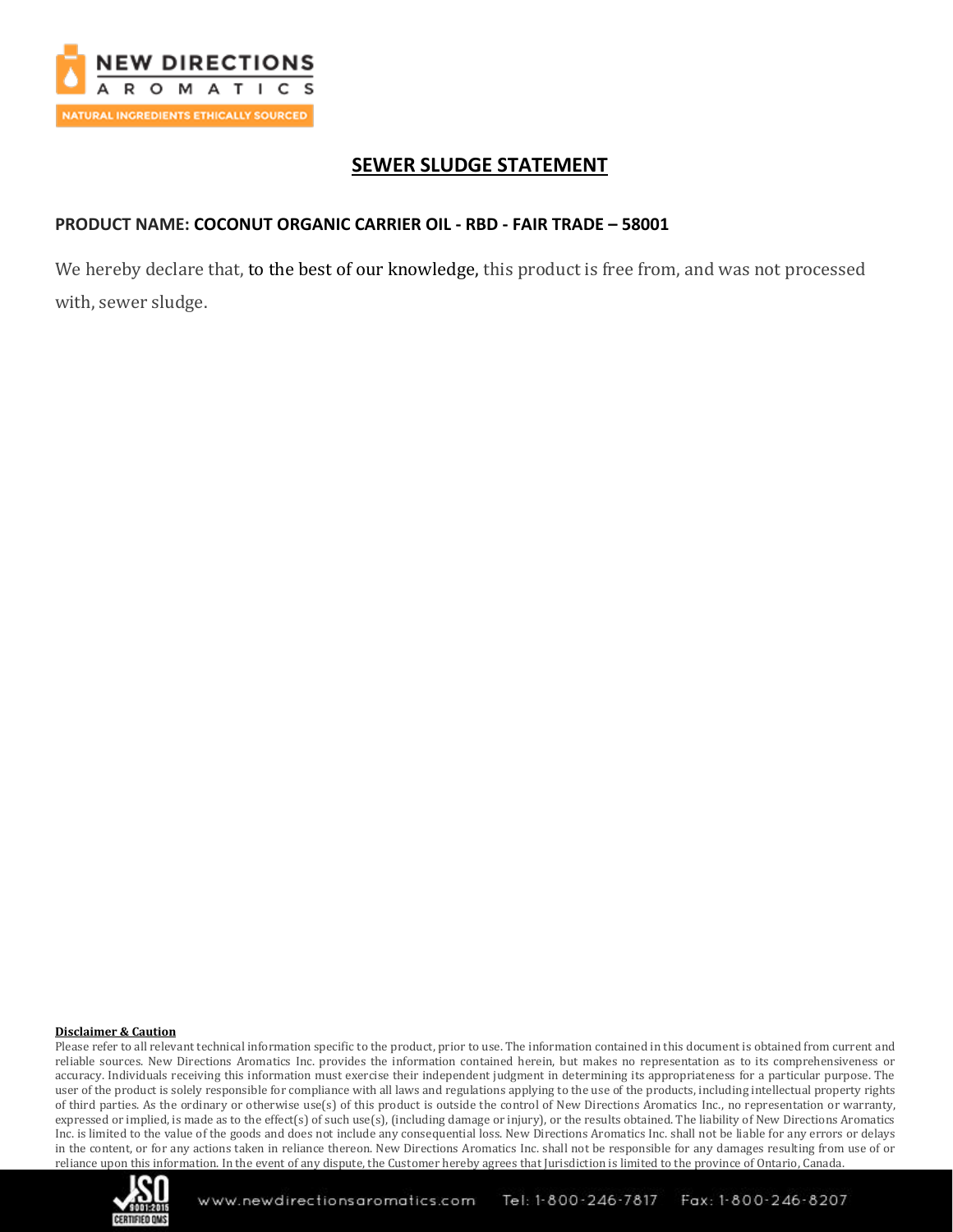

# **GMO STATEMENT**

## **PRODUCT NAME: COCONUT ORGANIC CARRIER OIL - RBD - FAIR TRADE – 58001**

We hereby declare that, to the best of our knowledge, this product was not produced by gene modification, nor derived from genetically modified organisms.

#### **Disclaimer & Caution**

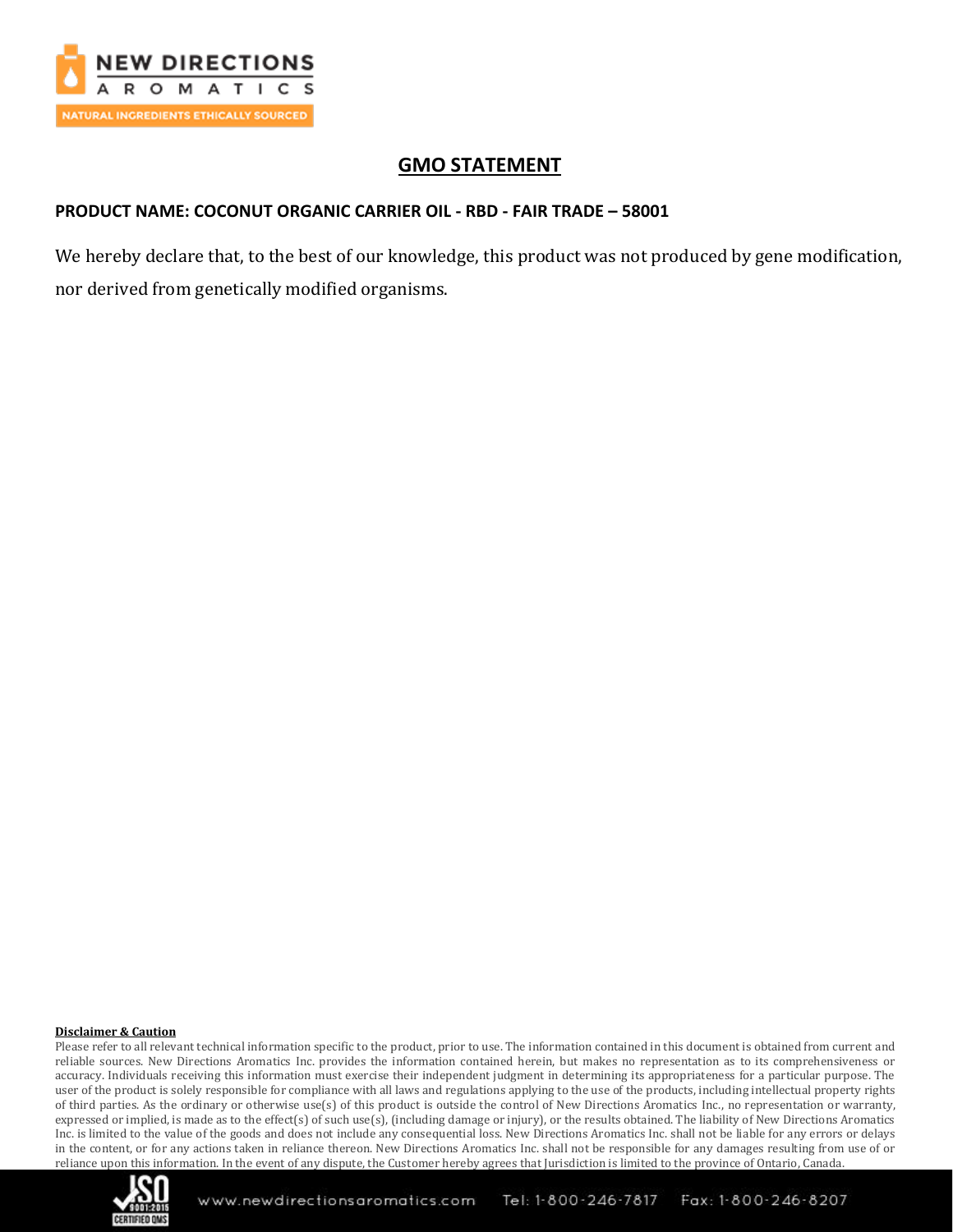

# **PURE AND NATURAL STATEMENT**

### **PRODUCT NAME: COCONUT ORGANIC CARRIER OIL - RBD - FAIR TRADE – 58001**

We hereby declare that, to the best of our knowledge, this product is 100% pure and natural.

#### **Disclaimer & Caution**

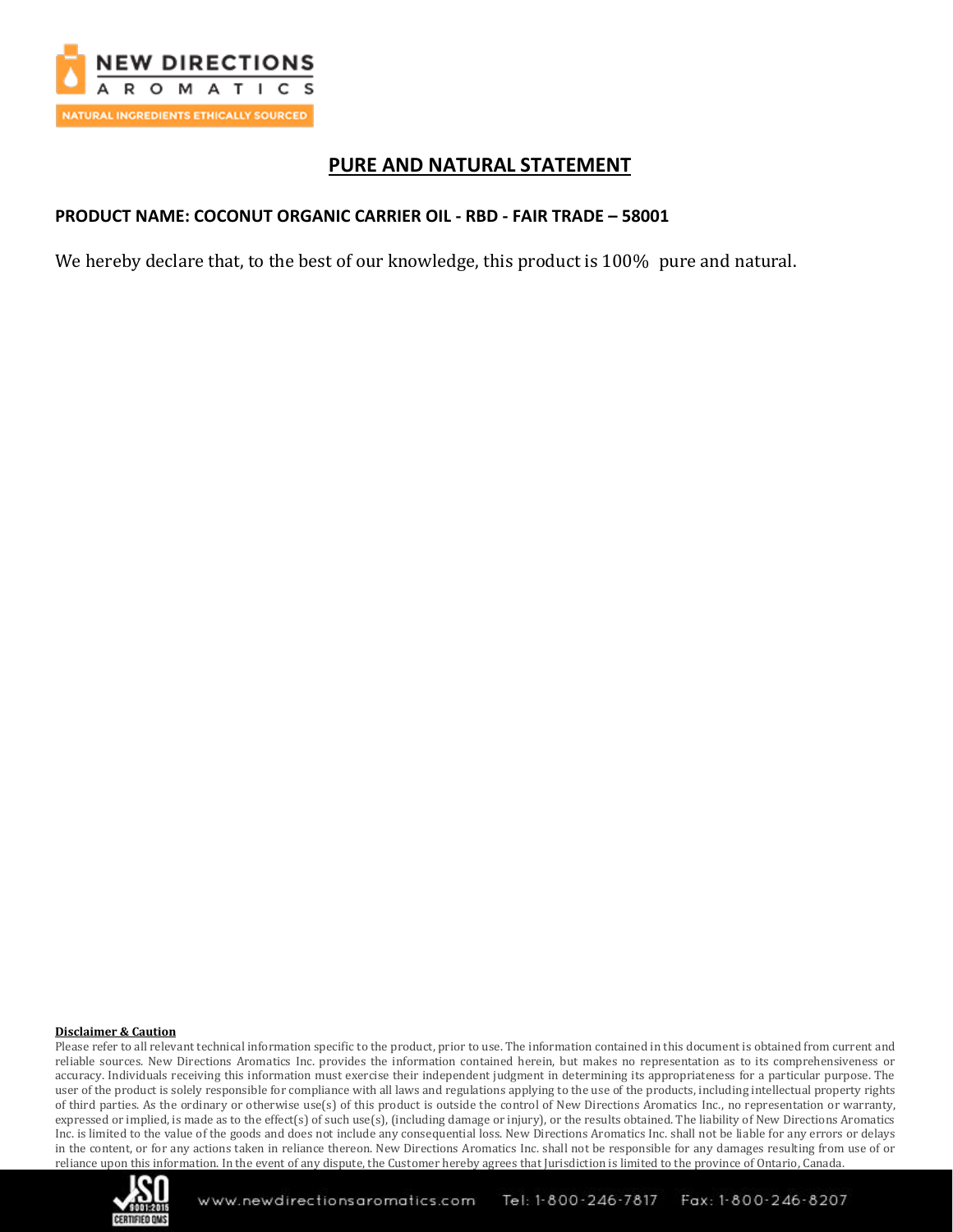

# **HEAVY METALS STATEMENT**

### **PRODUCT NAME: COCONUT ORGANIC CARRIER OIL - RBD - FAIR TRADE – 58001**

We hereby declare that, to the best of our knowledge, this product is compliance to EU Directive No.1881/2006 on maximum levels of contaminants.

#### **Disclaimer & Caution**

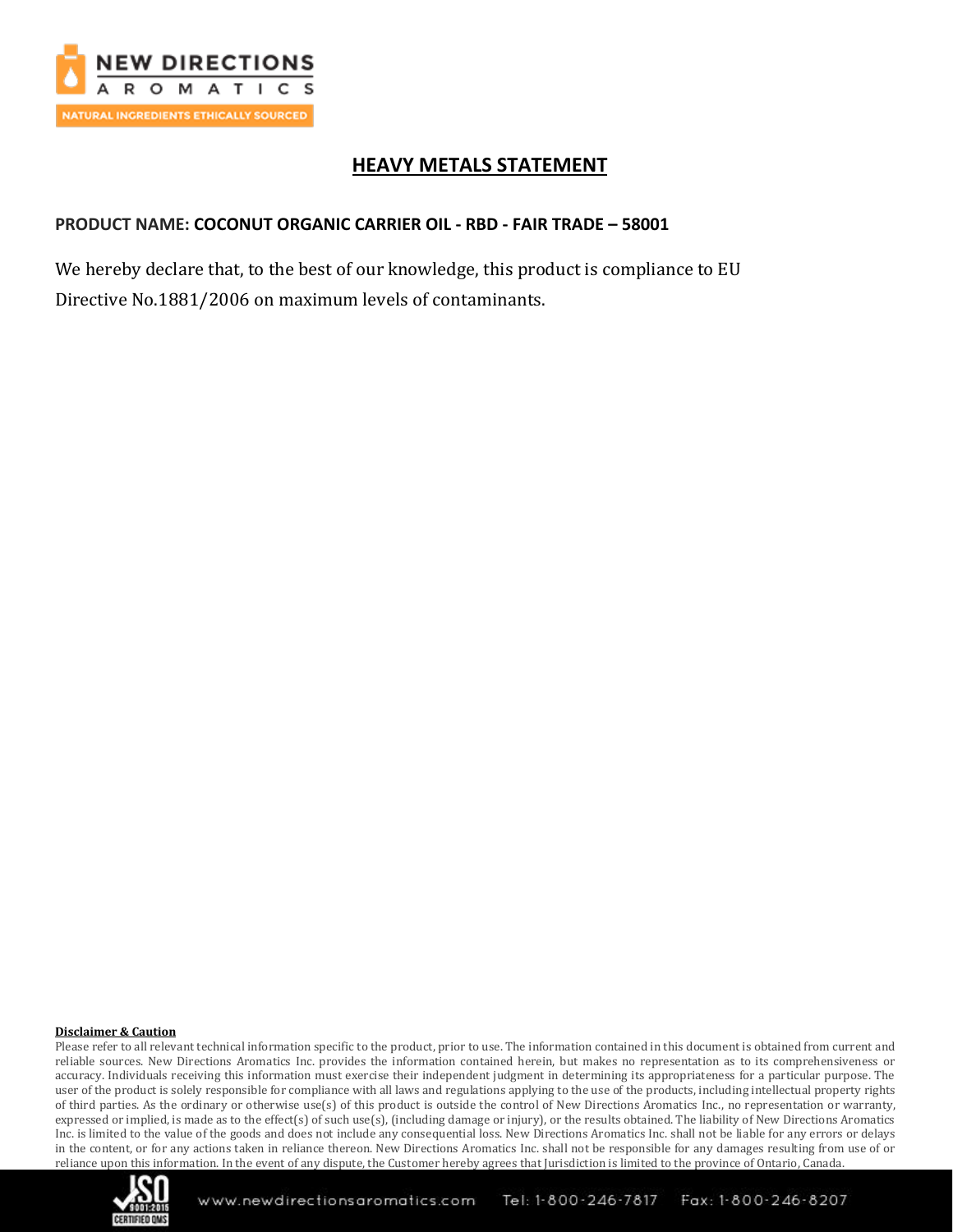

# **PESTICIDE STATEMENT**

### **PRODUCT NAME: COCONUT ORGANIC CARRIER OIL - RBD - FAIR TRADE – 58001**

We hereby declare that, to the best of our knowledge, this product is compliance to EU Directive No.396/2005 on maximum pesticide residue limits.

#### **Disclaimer & Caution**

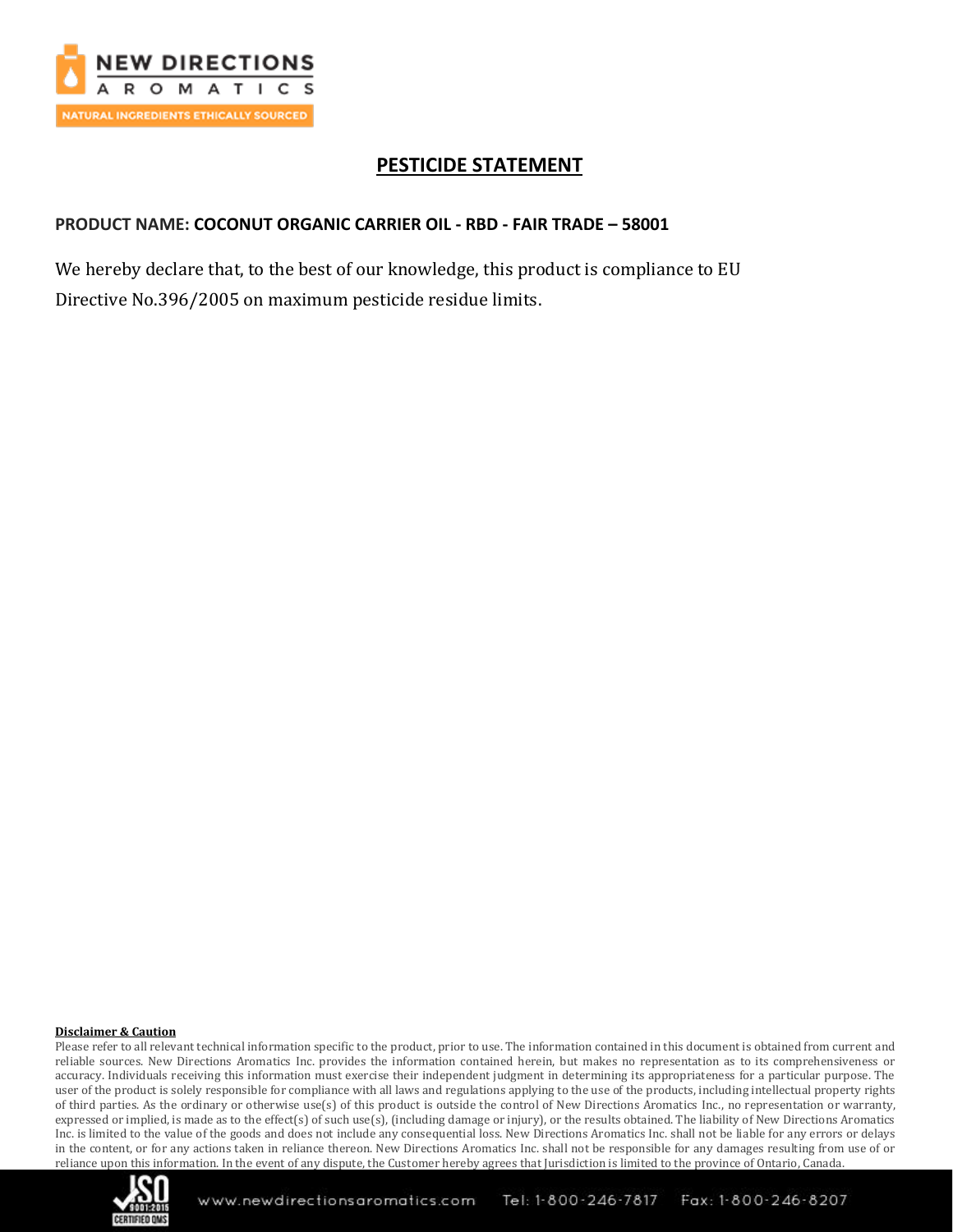

# **BY-PRODUCTS & IMPURITIES STATEMENT**

### **PRODUCT NAME: COCONUT ORGANIC CARRIER OIL - RBD - FAIR TRADE – 58001**

We hereby declare that, to the best of our knowledge, this product was not produced with nor does it contain any of the following by-products and impurities:

- Alcohols
- Parabens
- Phthalates
- Sulfates
- Formaldehydes
- **Petrochemicals**
- Residual solvents
- Nanomaterials
- CMR substances

#### **Disclaimer & Caution**

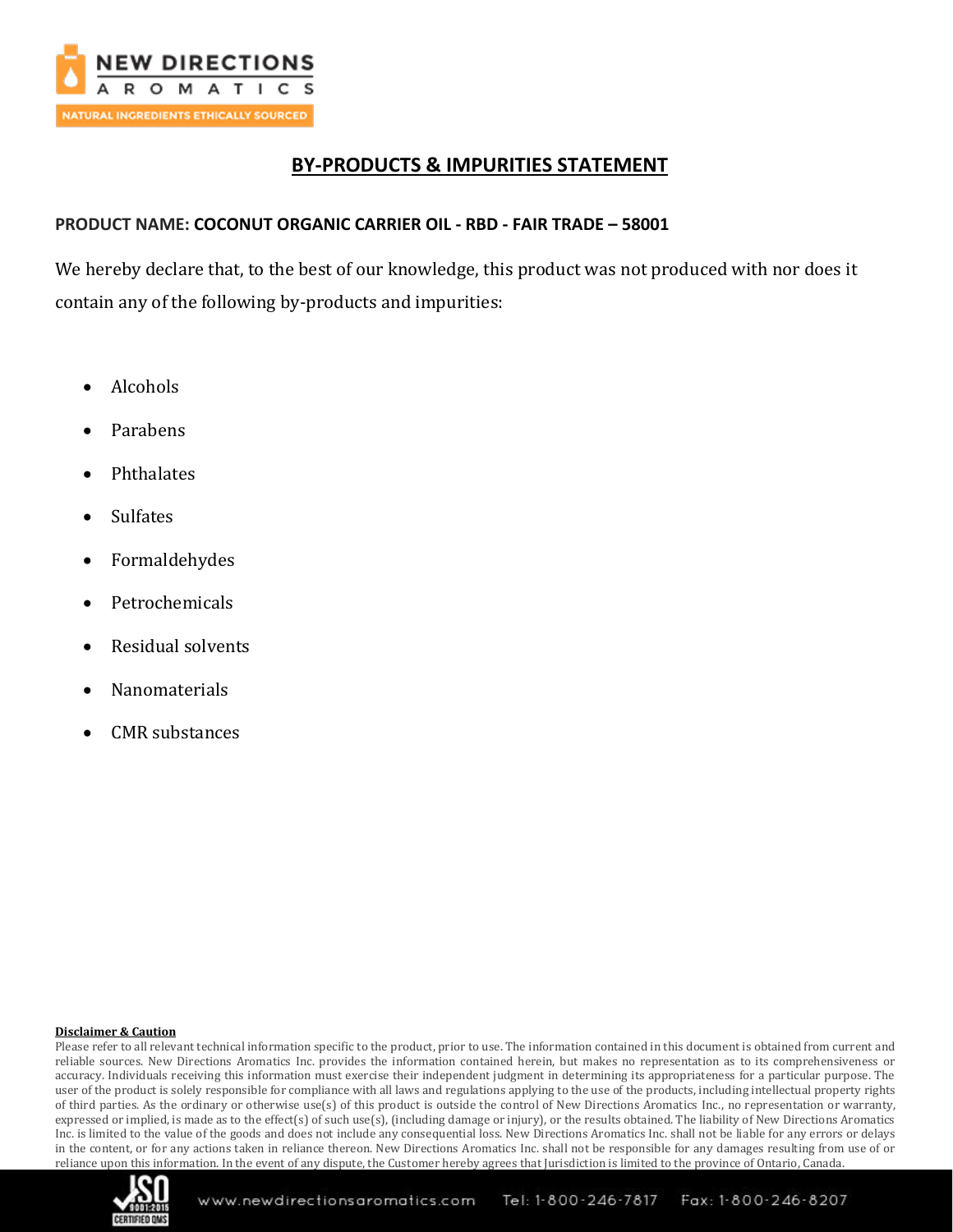

# **FOOD ALLERGEN INFORMATION**

### **PRODUCT NAME: COCONUT ORGANIC CARRIER OIL - RBD - FAIR TRADE – 58001**

| Component                                               | Present in the product |
|---------------------------------------------------------|------------------------|
| Peanut (and/or derivatives,) e.g., protein oil          | N <sub>o</sub>         |
| Tree Nuts (and/or derivatives)                          | N <sub>o</sub>         |
| Sesame Seeds (and/or derivatives)                       | N <sub>o</sub>         |
| Wheat, Barley, Rye, Oats, Spelt, Kamut or their hybrids | N <sub>o</sub>         |
| Gluten                                                  | N <sub>o</sub>         |
| Soybeans (and/or derivatives)                           | N <sub>o</sub>         |
| Dairy (including lactose) or Eggs                       | N <sub>o</sub>         |
| Fish or their products                                  | N <sub>o</sub>         |
| Shellfish or their products                             | N <sub>o</sub>         |
| Sulphites (ppm level)                                   | N <sub>o</sub>         |

#### **Disclaimer & Caution**

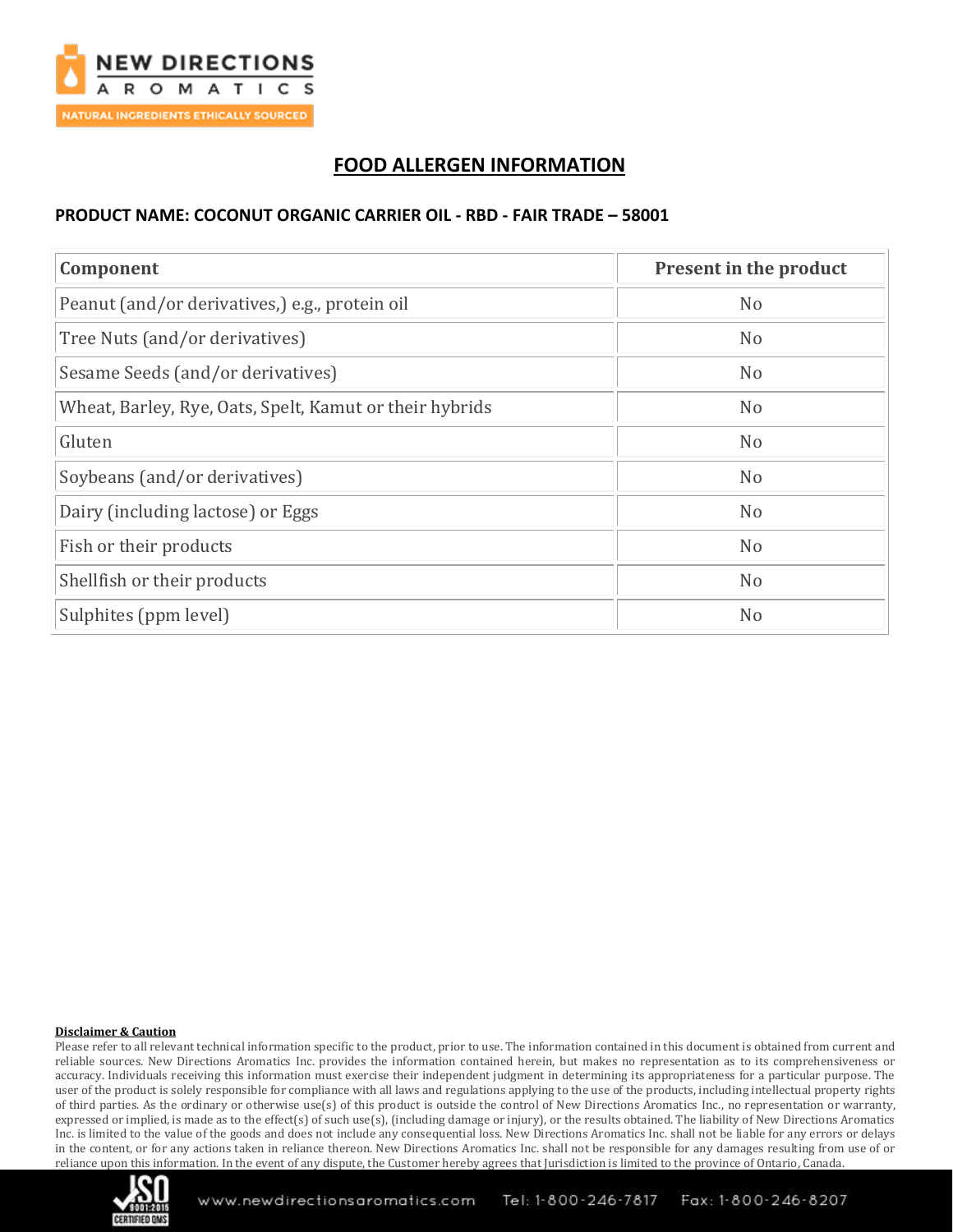

# **GLUTEN STATEMENT**

### **PRODUCT NAME: COCONUT ORGANIC CARRIER OIL - RBD - FAIR TRADE – 58001**

We hereby declare that, to the best of our knowledge, this product is gluten-free, nor was it manufactured with any ingredients containing gluten.

#### **Disclaimer & Caution**

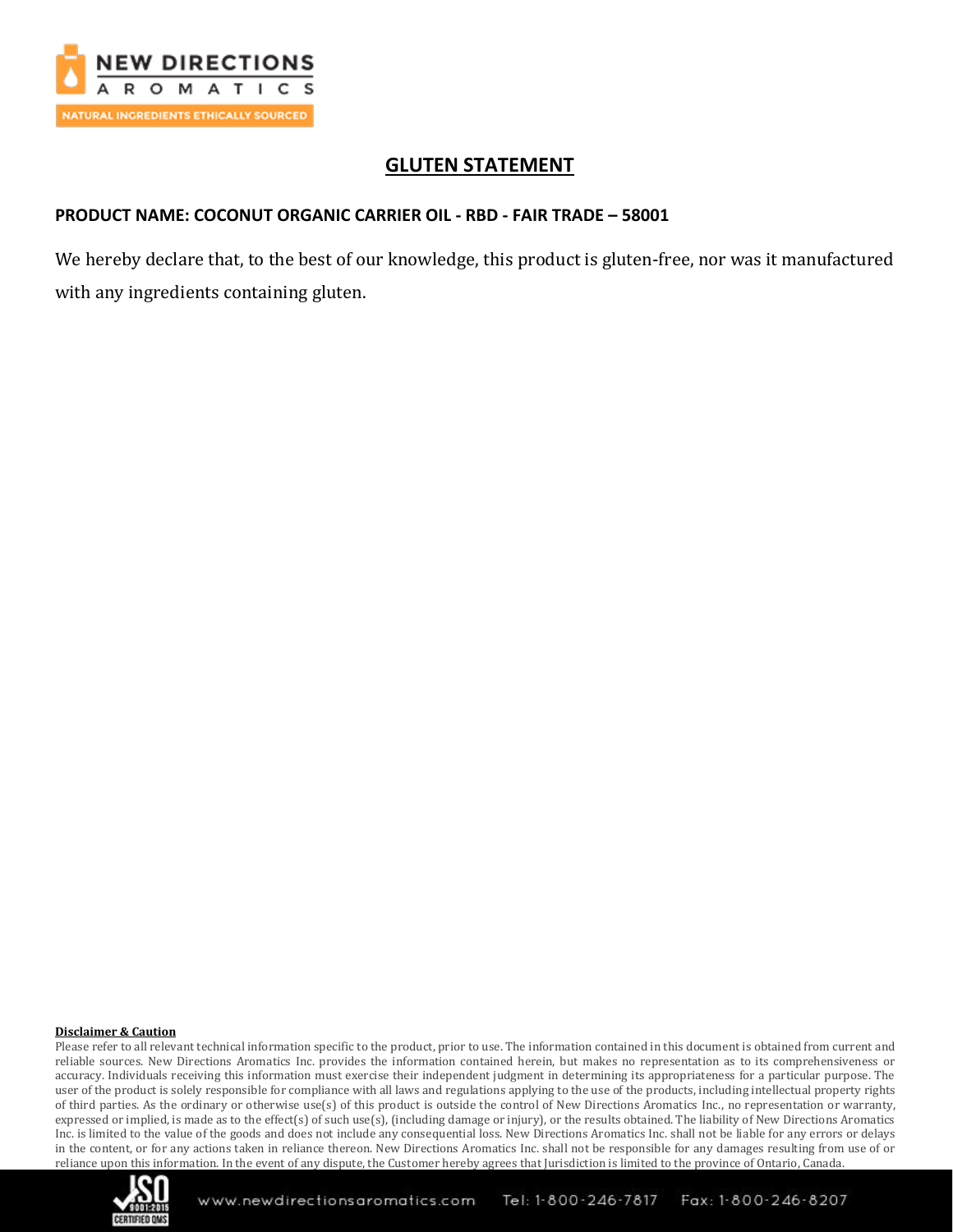

# **IFRA COMPLIANCE STATEMENT**

### **PRODUCT NAME: COCONUT ORGANIC CARRIER OIL - RBD - FAIR TRADE – 58001**

We hereby declare that, to the best of our knowledge, based on processing information and raw materials used, Fragrance Allergens listed in the EU Regulation 1223/2009 Annex III, NO 76-92 are not likely to be present.

#### **Disclaimer & Caution**

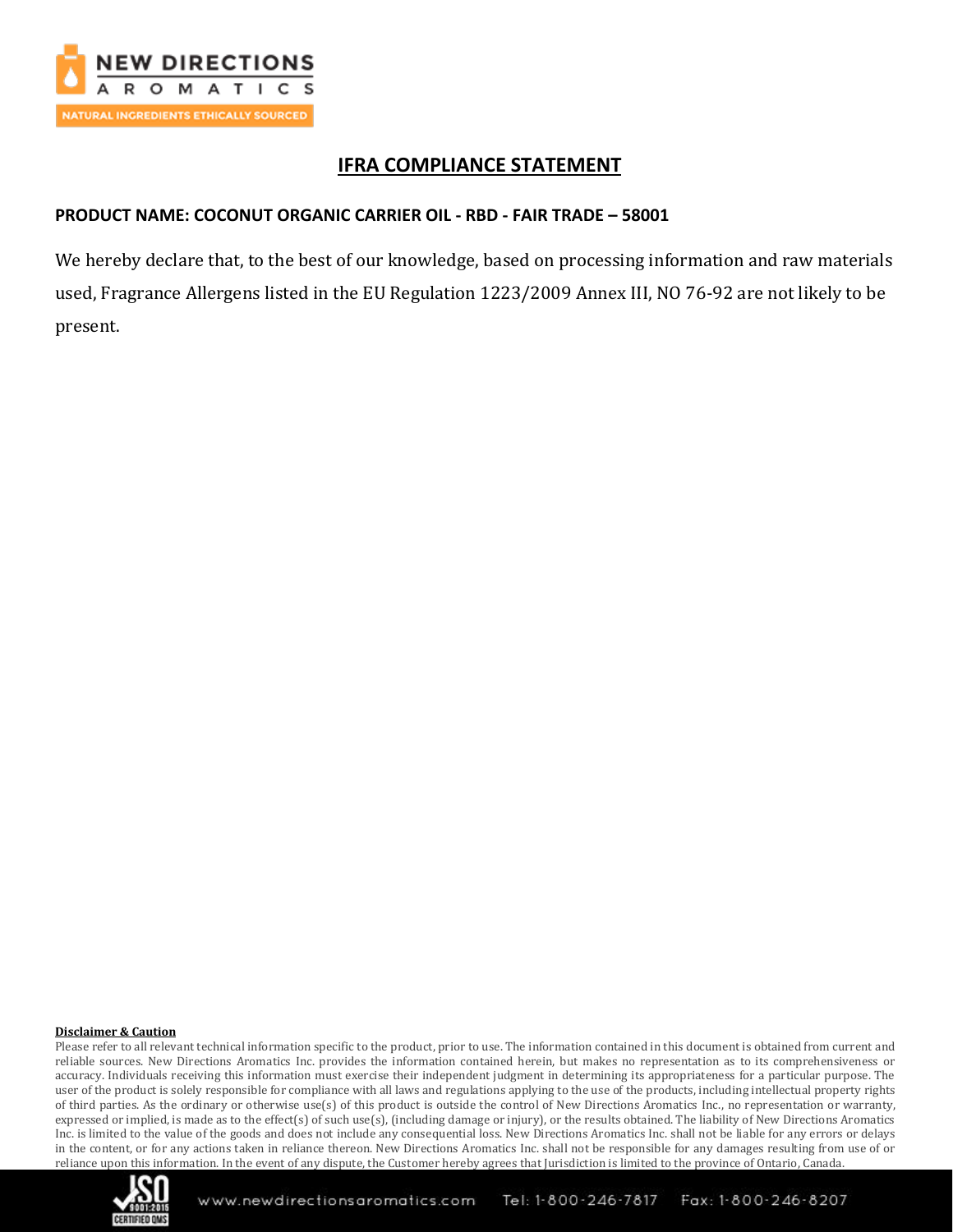

# **DECLARATION OF BOVINE/TRANSFERABALE SPONGIFORM ENCEPHALOPATHY (BSE/TSE)**

### **PRODUCT NAME: COCONUT ORGANIC CARRIER OIL - RBD - FAIR TRADE – 58001**

We hereby confirm that, to the best of our knowledge, this product was not made with, nor contains, any animal material or derivatives, and is free of BSE/TSE.

#### **Disclaimer & Caution**

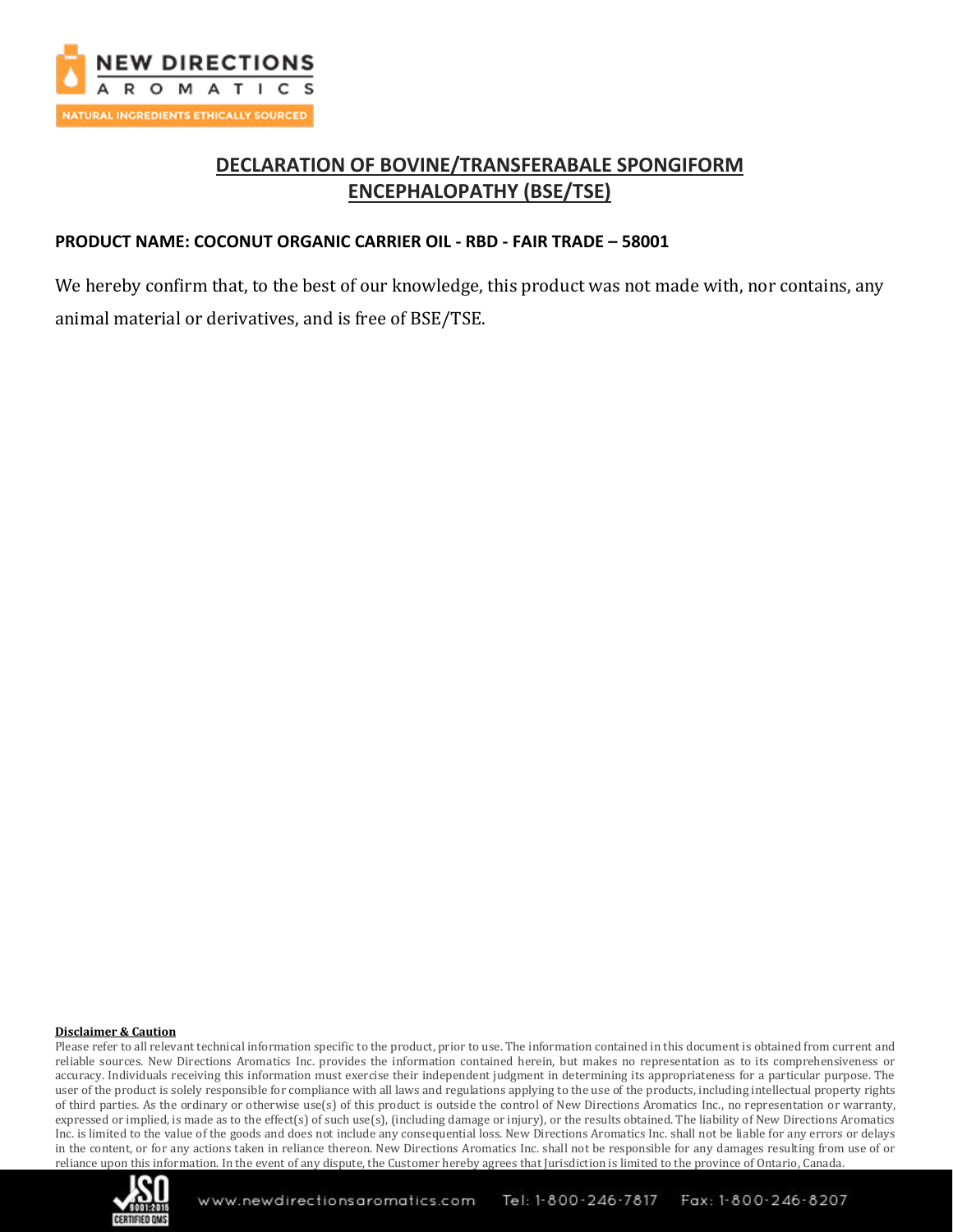

# **CRUELTY FREE STATEMENT**

### **PRODUCT NAME: COCONUT ORGANIC CARRIER OIL - RBD - FAIR TRADE – 58001**

We hereby declare that, to the best of our knowledge, this product has not been tested on animals.

#### **Disclaimer & Caution**

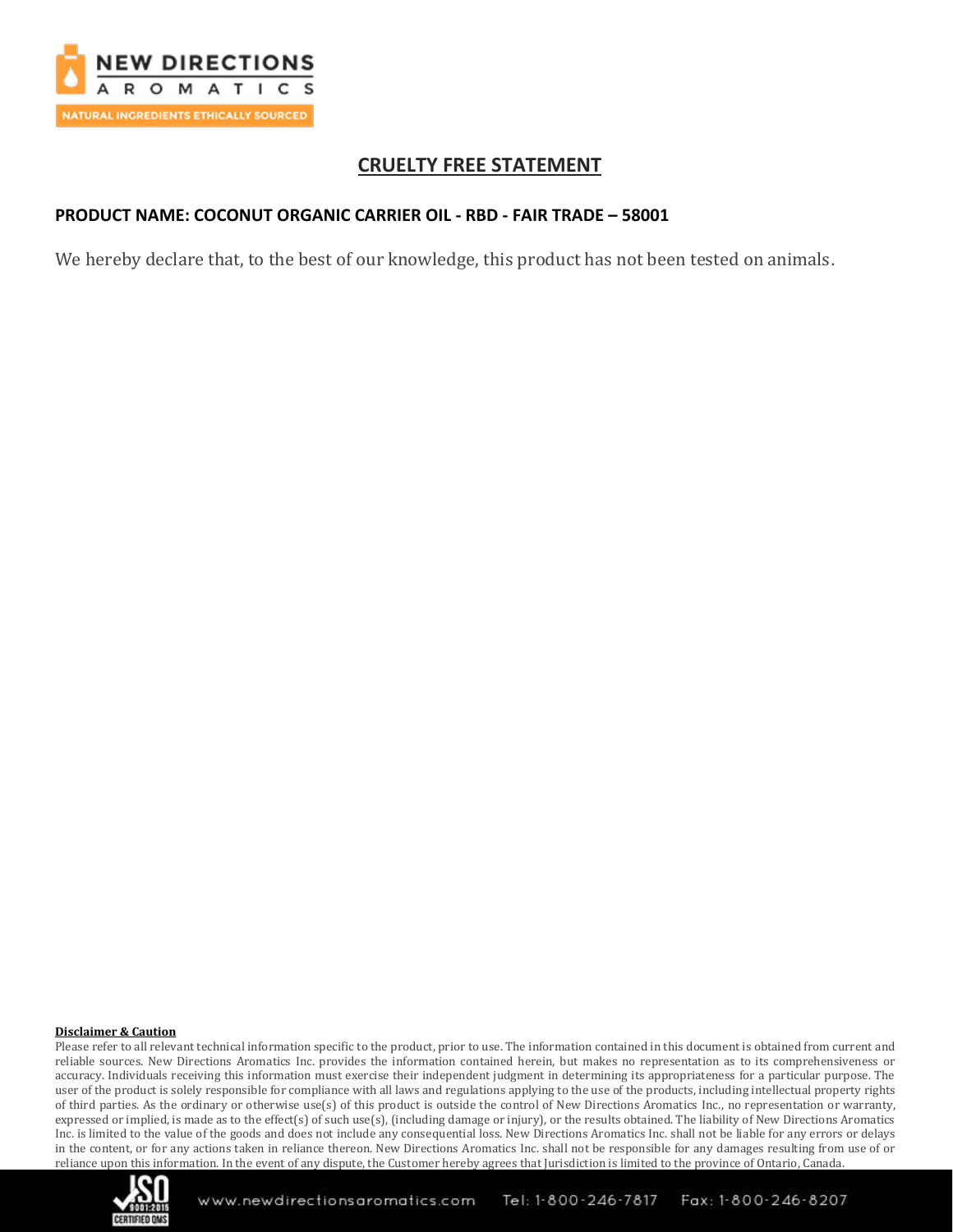

# **KOSHER STATEMENT**

## **PRODUCT NAME: COCONUT ORGANIC CARRIER OIL - RBD - FAIR TRADE – 58001**

We hereby confirm that this product has been certified to Kosher standards.

#### **Disclaimer & Caution**

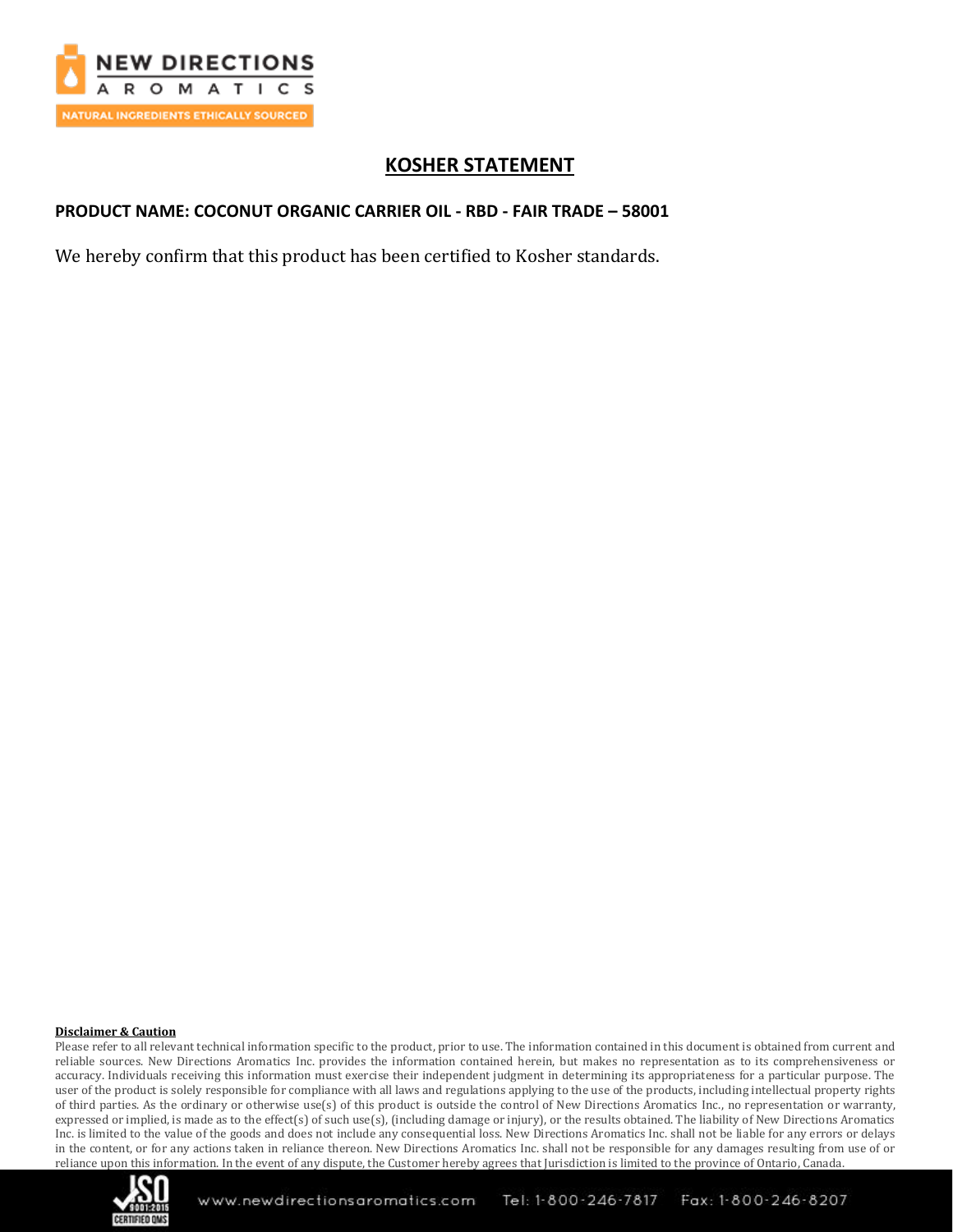

# **VEGAN STATEMENT**

## **PRODUCT NAME: COCONUT ORGANIC CARRIER OIL - RBD - FAIR TRADE – 58001**

We hereby confirm that this product has been certified to Vegan standards.

#### **Disclaimer & Caution**

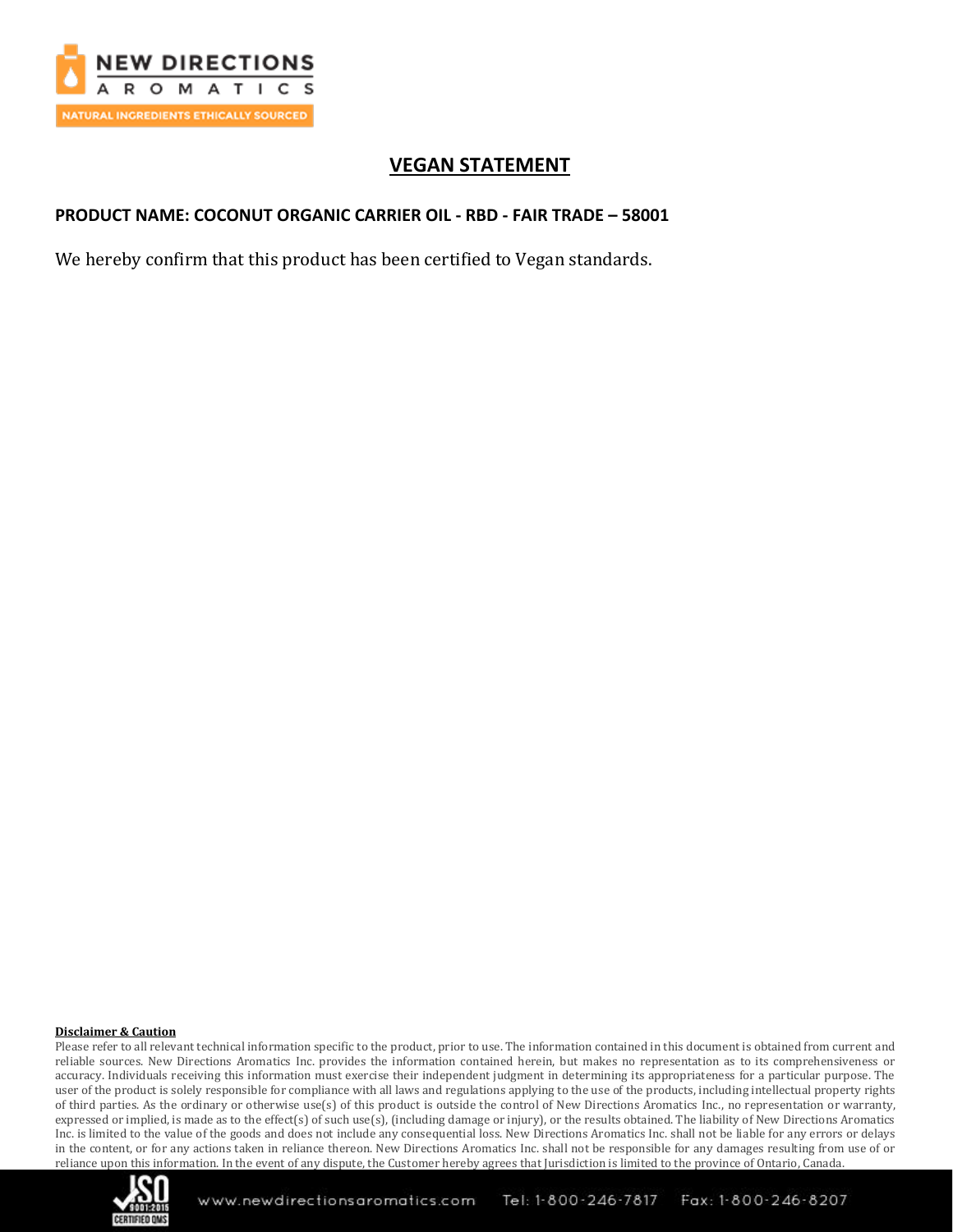

# **DECLARATION OF CALIFORNIA PROPOSITION 65 COMPLIANCE**

### **PRODUCT NAME: COCONUT ORGANIC CARRIER OIL - RBD - FAIR TRADE – 58001**

We hereby declare that, to the best of our knowledge, this product does not contain any substance that has been listed on California Proposition 65.

#### **Disclaimer & Caution**